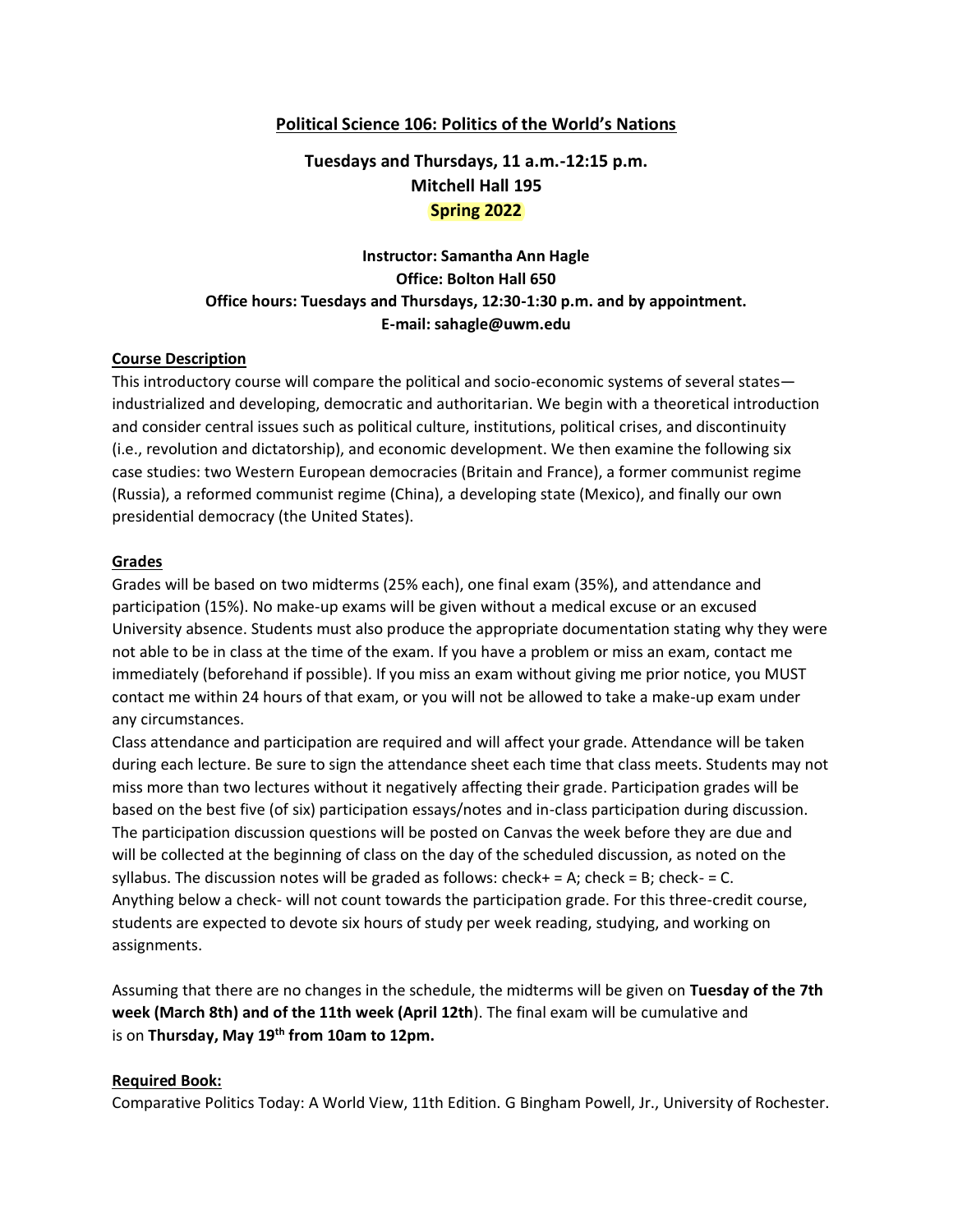Russell J. Dalton, University of California, Irvine. **Book ISBN 9780133807721** 

#### **Academic Integrity**

Any student found guilty of cheating or plagiarism or of any other violation of academic integrity will be assigned an automatic grade of F in this course and will be fully prosecuted through university channels.

Notes on plagiarism can be found here: <http://www.indiana.edu/~wts/pamphlets/plagiarism.shtml>

and here

<http://guides.library.uwm.edu/c.php?g=56454&p=363101>

UWM's policy can be found here: <http://www4.uwm.edu/dos/conduct/academic-misconduct.cfm>

Cite when you are writing about ideas that are not your own! Make sure your participation papers are in your own words and are not simply lifted from the books and/or readings or from friends. I take this policy very seriously, as does the university. Get into the practice of citation early! Always tell me what sources you used in your writing.

## **COVID-19 University Policies**

## **1. Panther Community Health and Safety Standards**

UWM (University of Wisconsin Milwaukee) has implemented reasonable health and safety protocols, considering recommendations

by local, state, and national public health authorities, in response to the COVID-19 pandemic. As a member of our campus community, you are expected to abide by the Panther Interim COVID- Related Health & Safety Rules. These standards apply to anyone who is physically present on campus, in UWM-controlled facilities or participating in a UWM-sponsored activity.

#### **2. With respect to indoors spaces on UWM facilities (classrooms, labs, performance spaces, etc.)**:

- Masks are always required while indoors on UWM campuses and in UWM-controlled facilities, with limited exceptions – environments where hazards exist that create a greater risk by wearing a mask (for example, when operating equipment in a lab with the risk of a mask strap getting caught in machinery, or when flammable materials are being used). Such exceptions must be approved in advance.
- A student who comes to class without wearing a mask will be asked to put on a mask or to leave to get one at a mask handout station. Failure to do so could result in student discipline.
- You should check daily for COVID symptoms by completing the self-check at https://uwm.edu/coronavirus/symptom-monitor/. Symptoms may appear 2-14 days (about 2 weeks)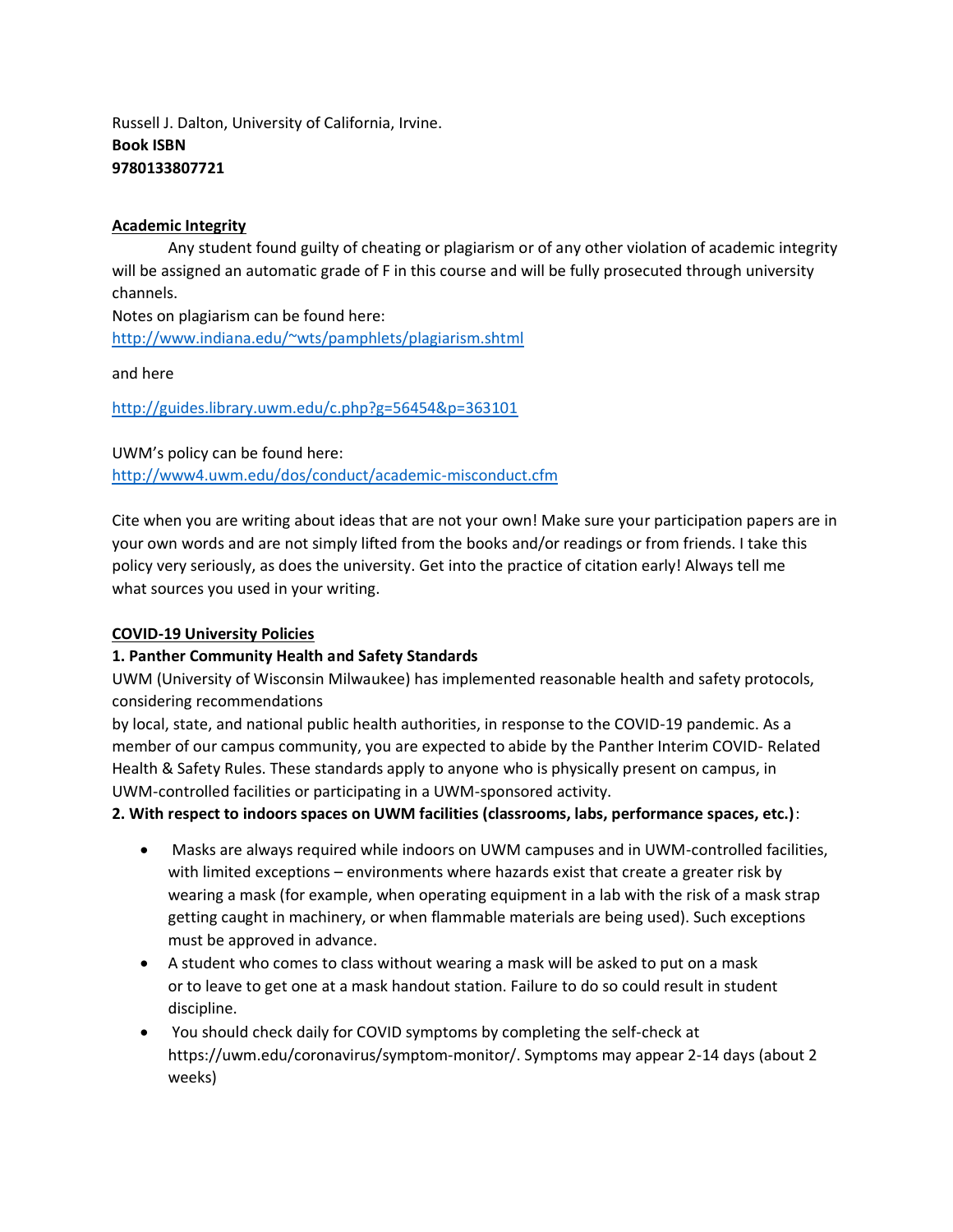after exposure to the virus and include fever, cough, or shortness of breath or difficulty breathing. See the CDC's Website for more information about COVID-19 symptoms.

- If you test positive for or are diagnosed with COVID-10 based on symptoms, you should complete this Dean of Students Office form: https://cm.maxient.com/reportingform.php?UnivofWisconsinMilwaukee&layout  $id = 4$
- By doing so, you will get information on resources, help UWM identify individuals you may have come into contact with on campus so that UWM can work with the local health department, and allow UWM to clean campus areas you visited as appropriate.

## **3. Attendance Policy**

- Do not attend your in-person class if you have COVID-19, if you are experiencing symptoms consistent with COVID-19, if you have been in close contact with others who have symptoms, if you need to care for an individual with COVID-19 or have other health concerns related to COVID-19.
- You should be aware of each of your course's attendance policies. In case of illness, you should contact me immediately to discuss options for completing course work while ill.
- Notify me in advance of the absence or inability to participate, if possible.
- Participate in class activities online and submit assignments electronically, to the extent possible.
- Reach out to me if illness will require late submission or other modifications to deadlines.
- If remaining in a class and fulfilling the necessary requirements becomes impossible due to illness, contact me to discuss other options.
- As your instructor, I will trust your word when you say you are ill, and in turn, I expect that you will report the reason for your absences truthfully.

## **4. Potential for Reversion to Fully Online Instruction**

Changing public health circumstances for COVID-19 may cause UWM to move to fully online instruction at some point during the semester. UWM will communicate with students about moving to fully online instruction if the situation develops.

## **5. Navigate Student Success Platform and Mobile App**

Students are encouraged to use a tool called Navigate. This tool can help you learn about academic resources, set up study groups in your courses, make appointments with your academic advisor, get reminders on important dates, and much more. In addition, Navigate allows instructors to send Progress Reports to students throughout the term, allowing for updates on your academic progress in a course in addition to your grade. You can log into the platform here: https://uwmilwaukee.campus.eab.com/ or by finding the Navigate link under the Current Students tab on the UWM home page. More information on how you can use Navigate and the app, including tutorials, can be found on UWM's Navigate website.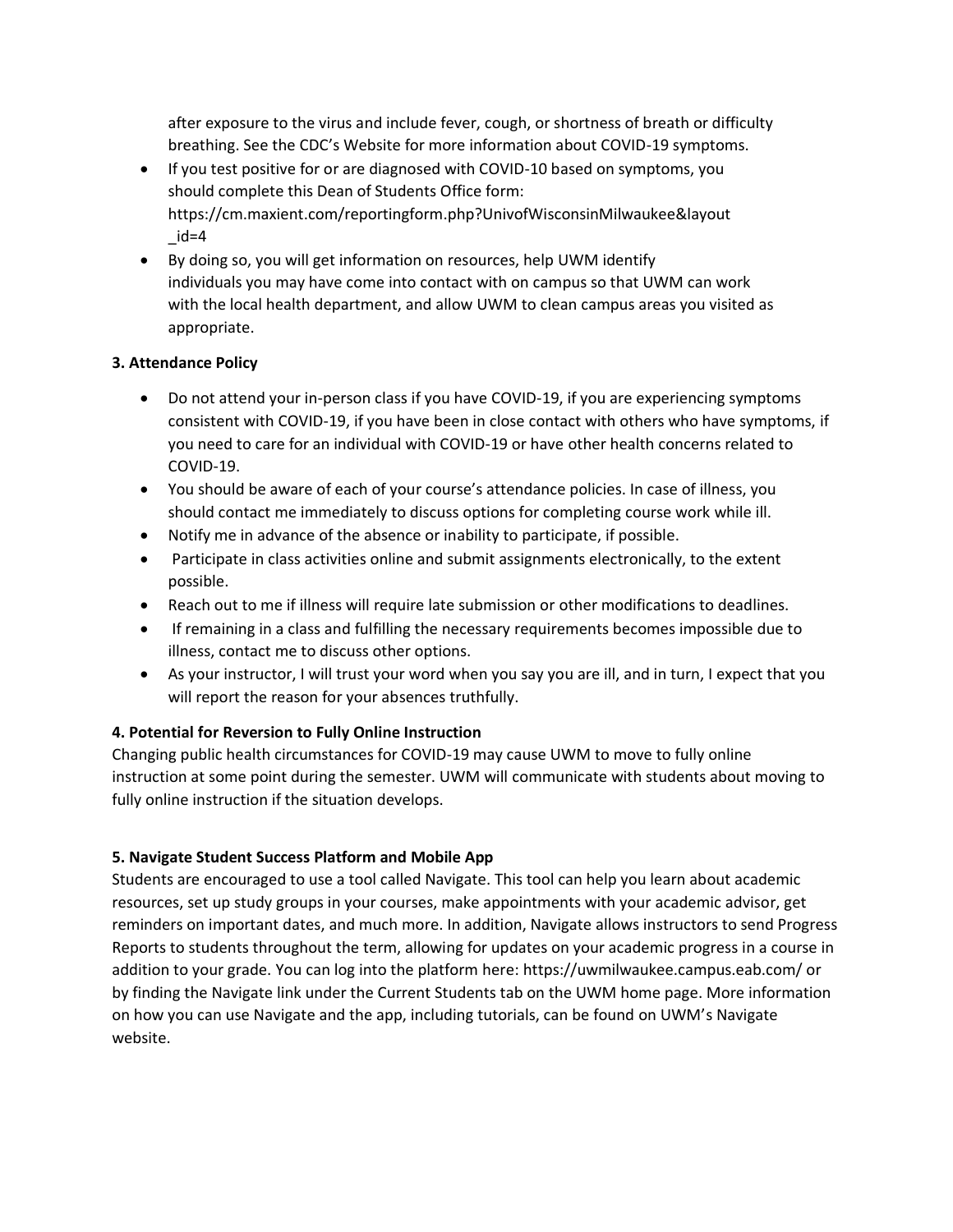#### **Course Schedule:**

#### **I. Introduction and Structural/Functional Theoretical Framework**

**Week 1** (1/25 & 1/27) Introduction and Overview

**Week 2** (2/1 & 2/3): Issues and Problems in Comparative Politics and Almond and Powell's Comparative Model of Political System, Process, and Policy.

Required reading: Comparative Politics Today: A World View, chapters, 1, 2, and 3 (pp. 1-54). Suggested reading: Fukuyama, Francis. (1989) "The End of History?" The National Interest (Summer) pp. 3-18. Canvas.

Huntington, Samuel P. (1993) "The Clash of Civilizations?" Foreign Affairs (Summer) 72:3 pp. 22- 49. Canvas.

## **II. Britain**

**Weeks 3 and 4** (2/8, 2/10, 2/15 & 2/17): Britain

Required reading: Comparative Politics Today: A World View (chapter 8), "Politics in Britain" by Richard Rose, pp. 148-193.

Blair, Tony. (2007) "A Battle for Global Values." Foreign Affairs 86:1 (January/February) pp.1-7. Canvas. Edelman, Eric. (2010) "A Special Relationship in Jeopardy." The American Interest (July/August) pp.2-10. < https://www.the-american-interest.com/2010/07/01/a-special-relationshipin-jeopardy/>

Suggested reading: UK Cabinet Office and Prime Minister's Office. (December 19), "Queen's Speech 2019 Transcript of the Speech, exactly as it was Delivered." 19 December 2019. D2L.

To view the December 19, 2019, State Opening of Parliament—The Queen's Speech—BBC News, see the following web links: https://www.youtube.com/watch?v=jtm9aMEC74U https://www.youtube.com/watch?v=MZxzzPRNvLY

## **2/17 (Thursday): Participation discussion notes due at the beginning of class.**

Recommended film: "The Queen." This film offers a depiction of Tony Blair's interaction with the Royal Family in the wake of Princess Diana's death. Helen Mirren won an Academy Award in 2006 for her portrayal of Queen Elizabeth. The film captures the British Monarchy as a tradition-bound institution. This film is on media reserve in the West Wing of the UWM Golda Meir West Library. Also Recommended: "The King's Speech." This 2010 film depicts King George VI's effort to overcome a speech impediment and his rise to the throne after his brother (Edward VIII) abdicated. This film won four Academy Awards in 2010, including Best Picture, Best Director, Best Actor (Colin Firth), and Best Original Screenplay.

**III. France Weeks 5 and 6** (2/22, 2/24, 3/1 & 3/3): France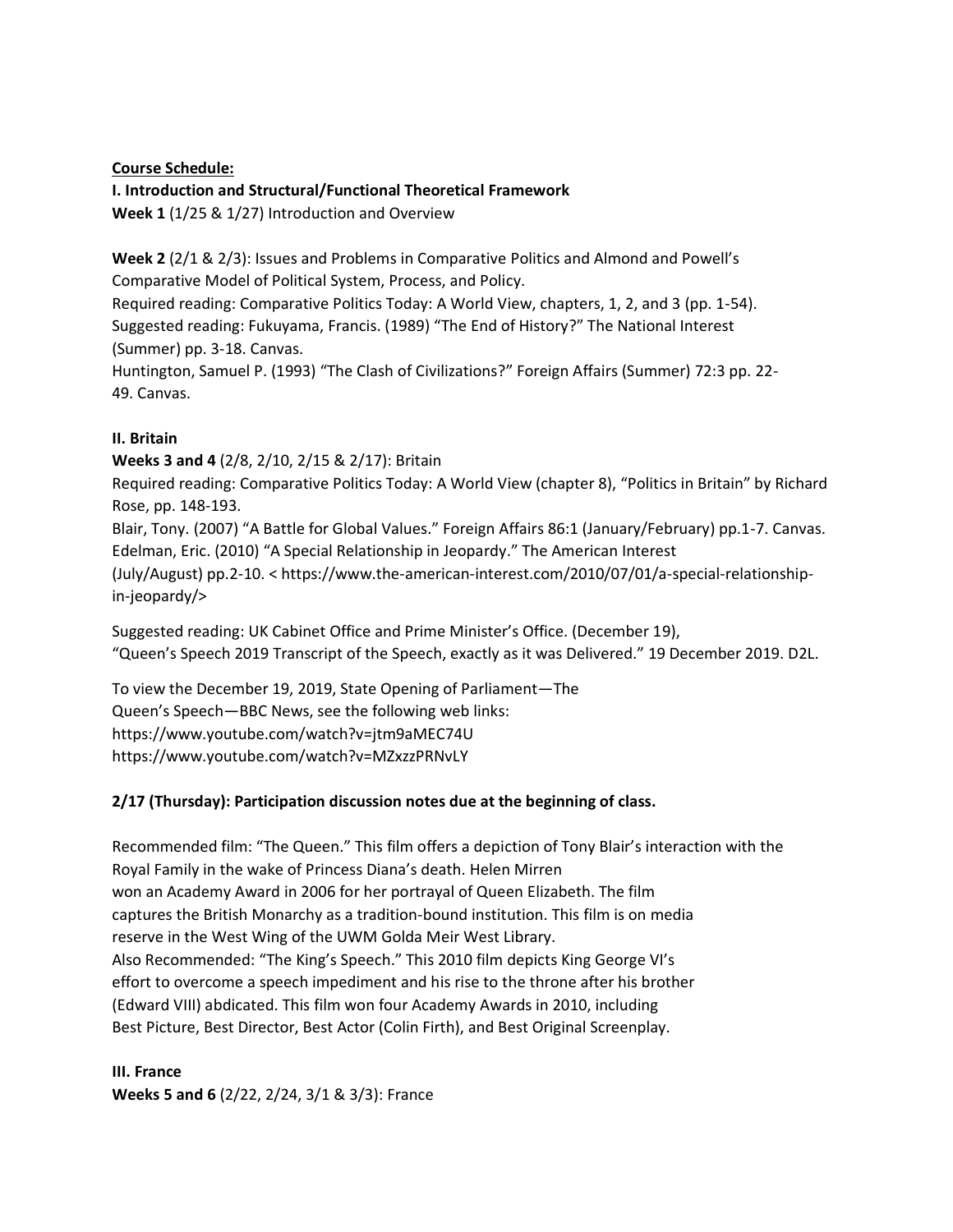Required reading: Comparative Politics Today: A World View (chapter 9), "Politics in France" by Martin A. Schain, pp. 194-241. Giry, Stéphanie. (2006) "France and Its Muslims." Foreign Affairs (September/October) 85:5, pp. 87-104. Canvas.

# **3/3 (Thursday): Participation discussion notes due at the beginning of class.**

Recommended film: "Charles De Gaulle, 1890-1970." This documentary offers some background on the first president of the French Fifth Republic, Charles de Gaulle. This film is on reserve in the West Wing of the UWM Golda Meir Library.

## **First Midterm: Tuesday, 3/8/2022**

#### **IV. Russia**

**Weeks 7 and 8** (3/10, 3/15, & 3/17): Russia

Required reading: Comparative Politics Today: A World View (chapter 12), "Politics in Russia" by Thomas F. Remington, pp. 336-381.

Soldatov, Andrei and Borogan, Irina. (2010) "Russia's New Nobility: The Rise of the Security Services in Putin's Kremlin." Foreign Affairs 89:5 (September/October) pp.80-96. Canvas. Murphy, Kim. (2007) "Ruble Rousers: The Poison-and-Caviar World of Russian Oligarchs in London." The New Republic (April), pp. 34-37. Canvas.

## **3/17 (Tuesday): Participation discussion notes due at the beginning of class.**

Recommended film: "Mikhail Gorbachev and the Fall of the Soviet Union." The film offers a summary of Gorbachev's rise within the Soviet Communist Party and discusses his role in the fall of the Soviet Union. The film is on media reserve in the West Wing of the UWM Golda Meir Library.

## **Spring Break: March 20-27, 2022.**

## **V. China**

## **Week 9 and 10** (3/29, 3/31, 4/5 & 4/7): China

Required reading: Comparative Politics Today: A World View (chapter 13), "Politics in China" by Melanie Manion, pp. 384-428.

Economy, Elizabeth. (2018) "China's New Revolution: The Reign of Xi Jinping." Foreign Affairs 93:6 (May/June) pp.60-74. Canvas.

## **4/7(Thursday): Participation discussion notes due at the beginning of class.**

Recommended film: "China: Through Mao's Eye's. 1958-1969: Not a Dinner Party—the Cultural Revolution." This 61-minute film is the third part of a four-part series based on Philip Short's book Mao: A Life. The film incorporates film and video footage from the Cultural Revolution that was kept secret for decades. The film also presents interviews with the last surviving members of Mao's